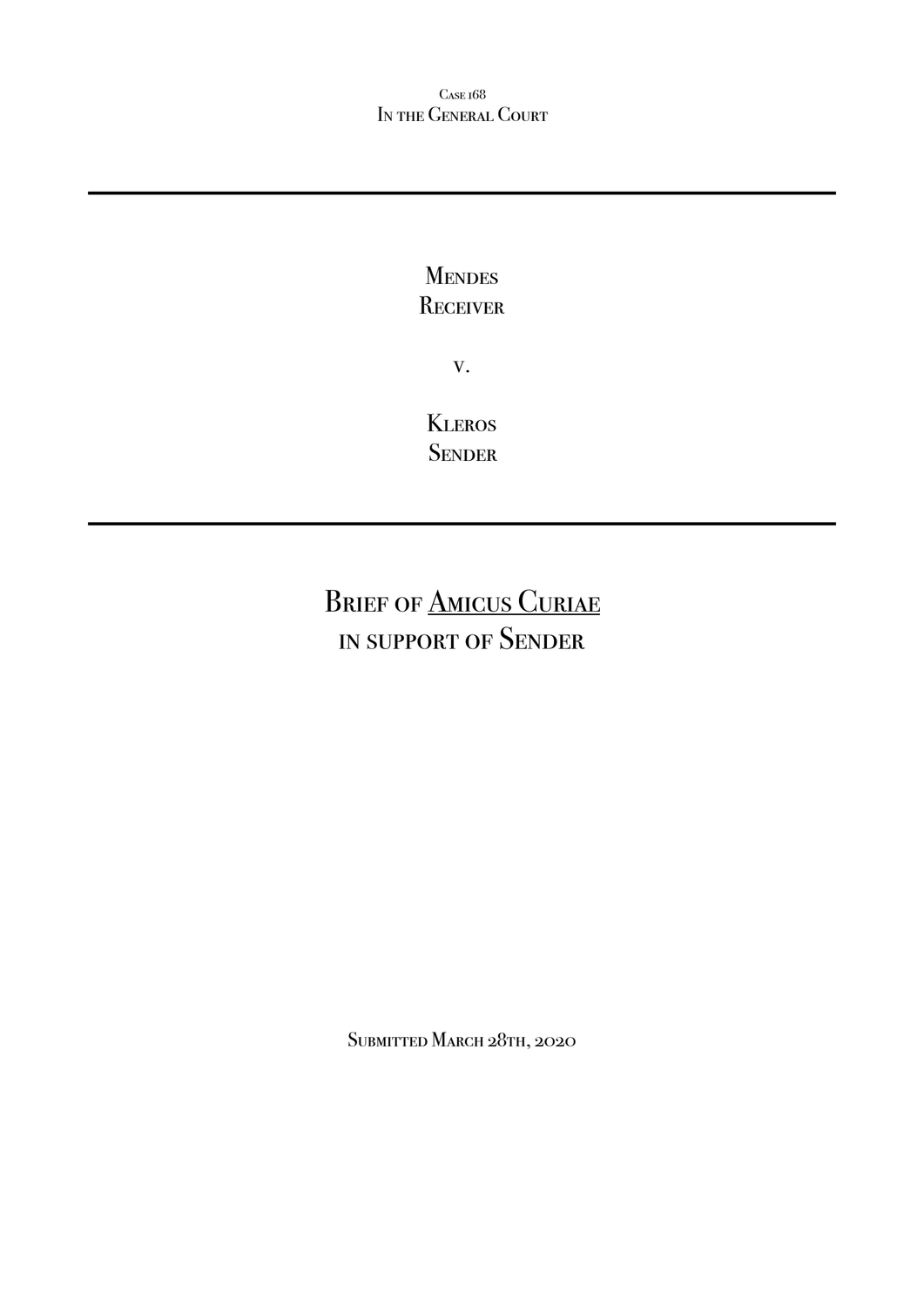## **Summary**

*Amicus* respectfully submits this brief supporting Sender. This case poses two question, namely

- *•* Is Kleros liable to pay damages to somebody who due to an error of the website interface could not fund an appeal?
- *•* If that is the case, how much damages should Kleros pay?

This brief argues, that Kleros is indeed liable. However, Receiver fails to prove any losses they incurred so that they cannot be awarded any ETH.

### **1. About the** *Amicus* **and his Intentions**

The *Amicus* who submits this brief is a Kleros user who has been following the Kleros project for about two years now and has an interest in its success. For this reason he is motivated to give advice on certain cases which he believes to be helpful for the overall development of Kleros. This case could, in *amicus* eye's, set a dangerous precedent that allows people to claim damages without being actually harmed. Since the calculation of damages is a fundamental principle of every legal order this precedent could threaten the use of Kleros as an arbitration platform as a whole.

### **2. Response to the Dispute Statement**

*Amicus* notes that the submission by Receiver from March 27th, 2020 is ambiguous in its Dispute Statement. It remains unclear whether they were a party to the dispute they tried to appeal and whether, and if so how much ETH, they already paid in order to fund the appeal. As they rely so heavily on the bribe resistance of the protocol Amicus assumes that they are just a 3rd party who wanted to fund the losing party in *Case 164*.

#### **3. Liability of Kleros**

*Amicus* agrees with Receiver that Kleros is liable for damages when the UI does not work as promised. Both the UI and Kleros' publications indicate that everybody can appeal decisions. Therefore, any ordinary user of Kleros can expect the UI to work properly, if there are no disclaimers, and can trust that they have the opportunity to fund appeals.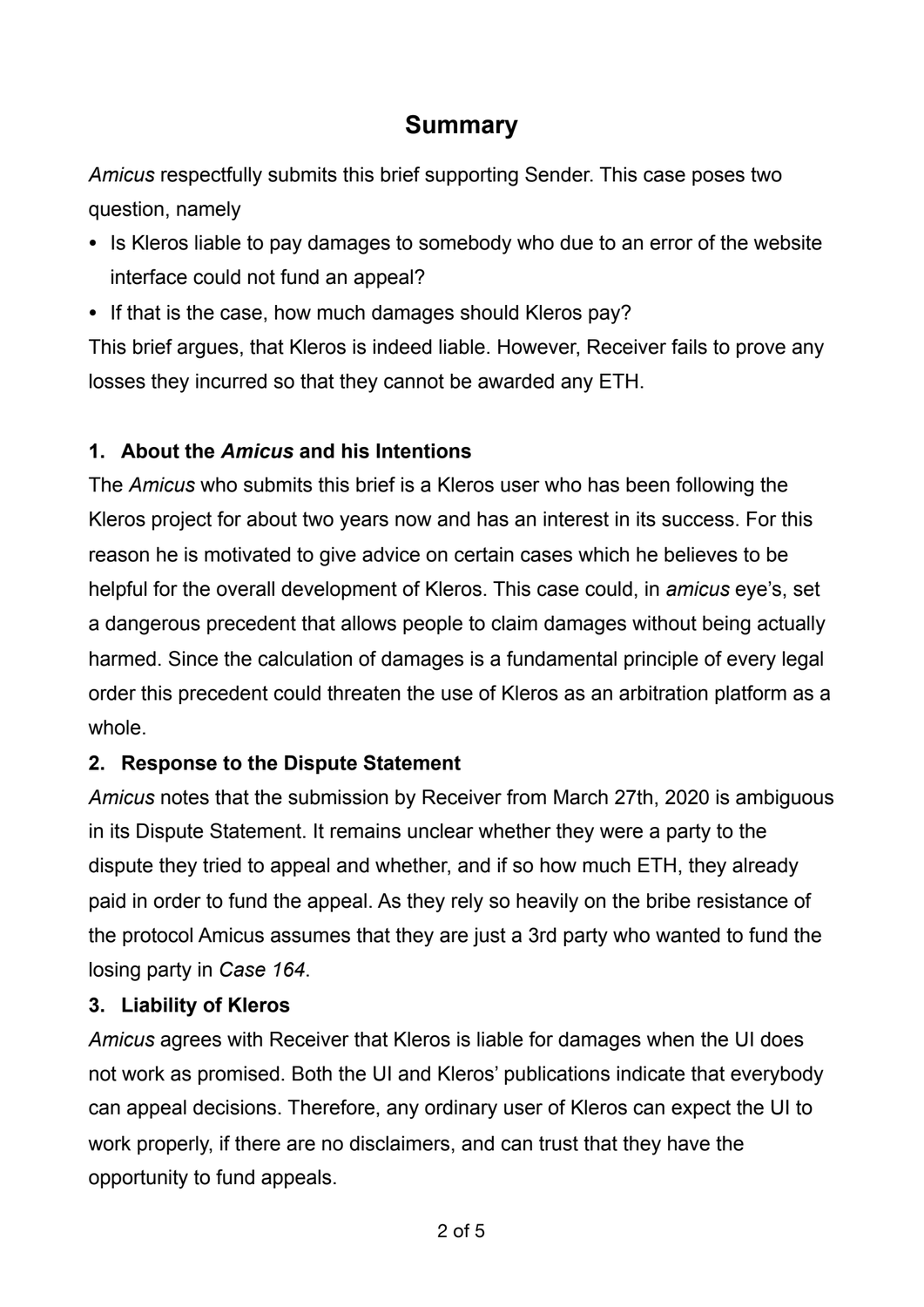Receiver, however, was not able to fund an appeal due to an error of the UI. Therefore, Kleros has breached its obligations towards them and can be held liable.

#### **3. Amount of Damages to Pay**

Receiver demands 5 ETH as "indemnification", *see* Submission, p. 6. This amount is made up of three parts, these being

- Compensation for the revelation of an error based on the Kleros Coopérative's bounty program
- damages "due to the lack of justice caused to the appelant"
- Compesation for a loss of profit.

None of these, however, justify granting Receiver 5 ETH.

#### *a. Bounty Programme*

This claim is surprising because it has little to do with the dispute statement. Claiming a bounty would require the Receiver to show that there is a bounty program running, that one has found a bug and is therefore eligible for compensation, that one followed the procedure for the bounty programme and was nevertheless denied the bounty. Receiver does none of this. Even if they were to claim a bounty for a minor bug in the Kleros Governor contract, Receiver have not shown that they followed the procedure to claim the bounty. Finally, just that somebody offers a bounty amounting to 5 ETH does not mean that someone can use this offer in order to calculate the damages for some other dispute.

#### *b. Damages for "a lack of justice"*

Receiver argue that since the appeal could not be executed there was a lack of justice and that they should, as a consequence, receive 5 ETH. The problem with this approach is that it does not put a limit on the number of claimants. There could be an almost indefinite number of people who saw the outcome of *Case 164* and believed it to be unfair. However, since the appeal seemed to be funded they refrained from depositing their own money. How would we determine, who may claim 5 ETH in this case?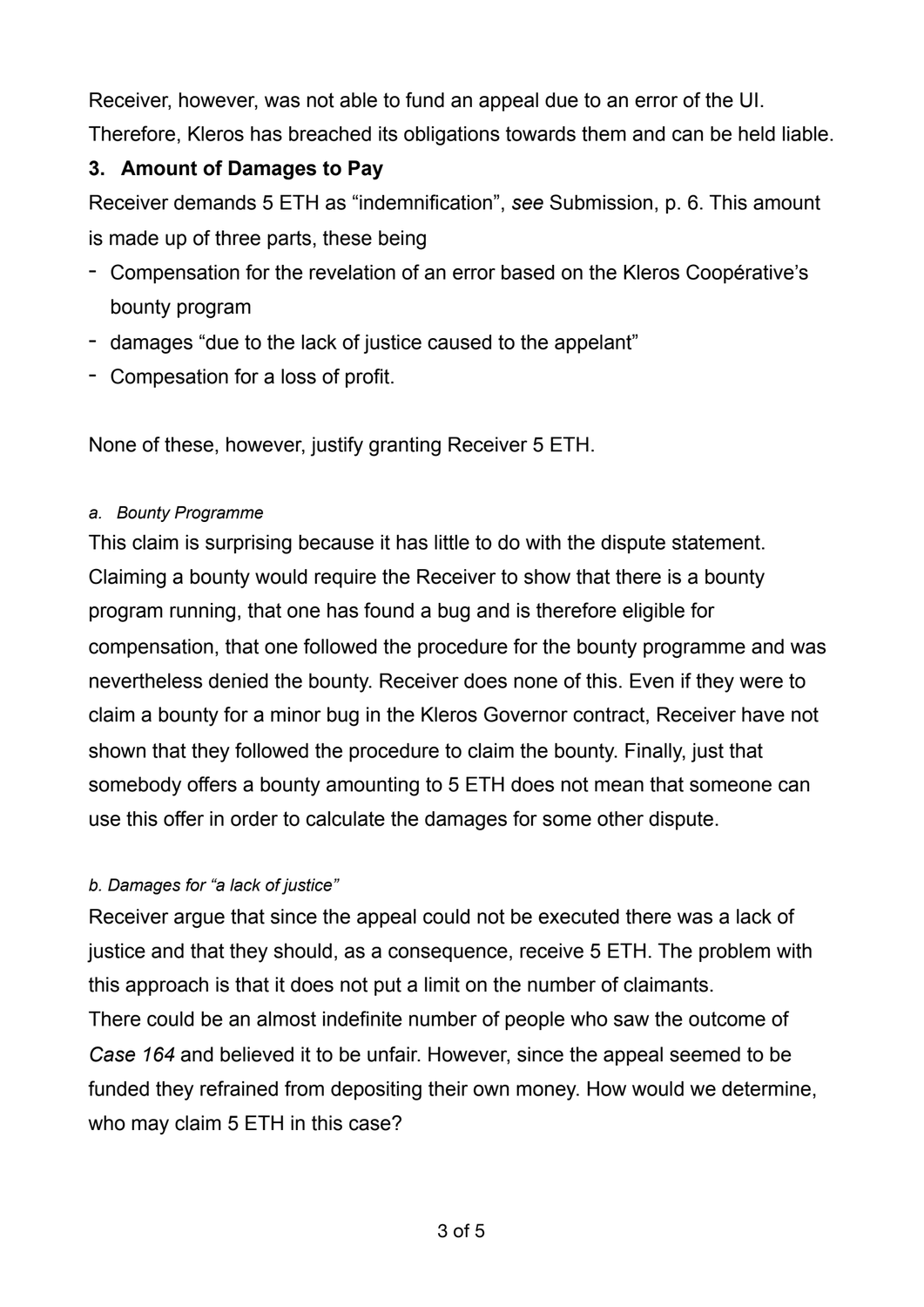Usually, when there is an injustice the person who has suffered the injustice is eligible to get compensation. So in this case only the losing party could – potentially – claim damages for "a lack of justice".

Even if Receiver was the loosing party, *amicus* believe they could not be granted 5 ETH. Since the appeal mechanism does not work, they could have just resubmitted the case and present the evidence they present in this case to convince the jury to rule on the case a second time. This would have likely been cheaper than funding the appeal. Receiver, as a consequence, would not have incurred any losses due to the malfunctioning UI.

Some jurisdictions know "punitive damages" that do not actually compensate for losses but try to punish a wrongdoing. *Amicus* opposes this approach in the current case. First, the wrongdoing of Sender was a minor one that did not actually cause any harm to the security of the Kleros protocol or manufactured a wrong outcome of the dispute and second, if this Court wished to impose some sort of penalty on Kleros, there is no reason to give any money to Receiver. It would only be just to give it to the person who was actually harmed by this and that is the losing party of *Case 164*.

#### *c. Compensation for losses of profit*

This is the only plausible claim Receiver puts forward. As it was stated above Kleros had the obligation to allow Receiver to fund an appeal. Any losses Receiver himself incurs as a result of Kleros' failure to do so can be recovered in this dispute. However, Receiver cannot just claim 5 ETH but they must show how much they actually lost. Since it is unclear whether Receiver already spend some money on the appeal there are two possible ways Receiver could have incurred losses. *Either*, Receiver had their money stuck in the contract for four days and could not use it for other investments, *or* they argue that if they could have fully funded the appeal they would have won.

*Amicus* believe that it is impossible to prove that one would have won a jury trial. Therefore the second way to claim compensation must fail in this case. What remains are damages for losses incurred due to some money being stuck in the contract. Receiver does not prove how they would have used the money if they had received it earlier and how much they would have profited from that. Without